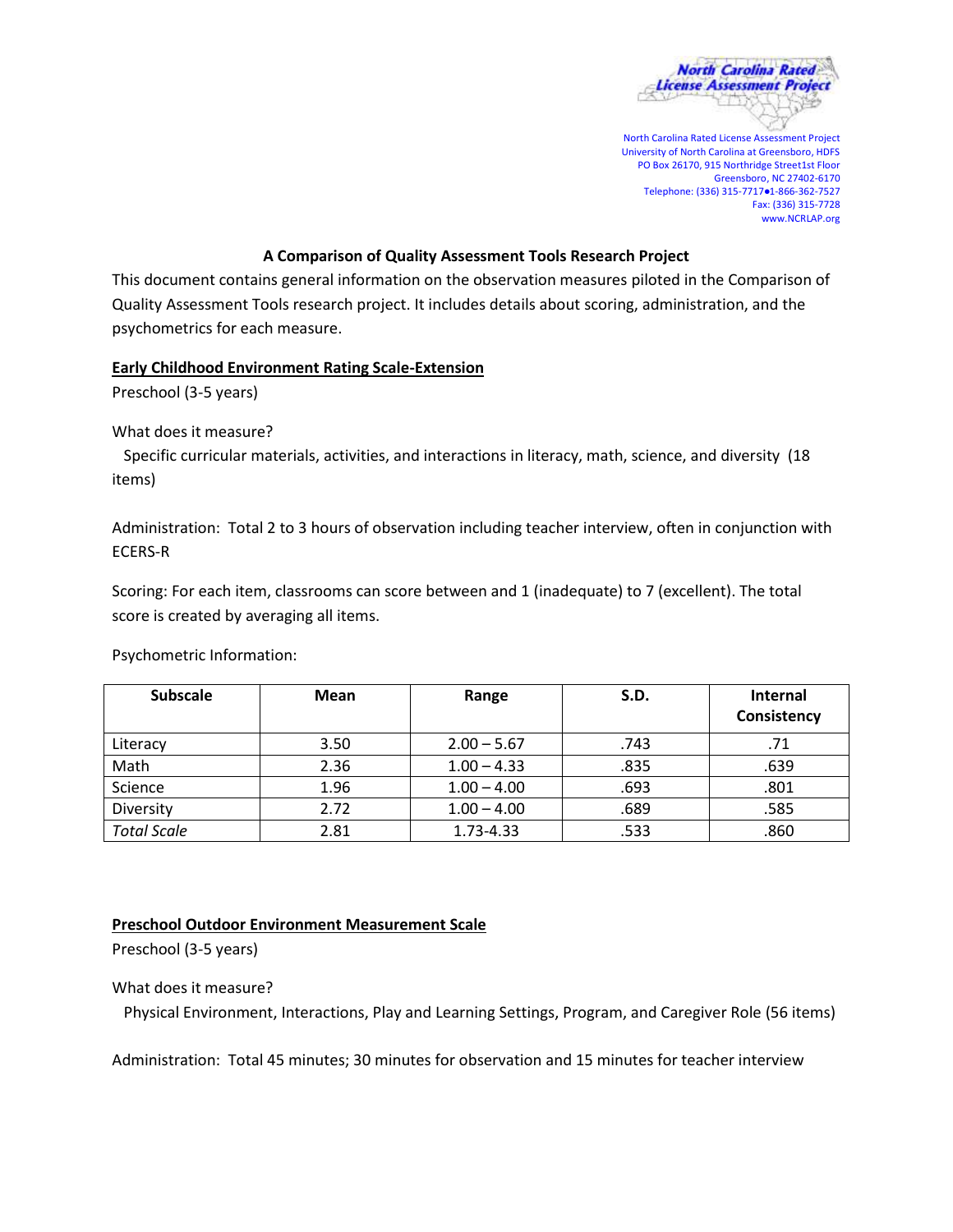Scoring: For each item, classrooms can score a Yes (Y) or No (N). The total score is calculated by summing the number of Yes's across domains.

Psychometric Information:

| Subscale                    | Mean  | Range    | S.D. | Internal    |
|-----------------------------|-------|----------|------|-------------|
|                             |       |          |      | Consistency |
| <b>Physical Environment</b> | 7.99  | $2 - 11$ | 2.04 | .462        |
| Interactions                | 7.56  | $2 - 13$ | 2.53 | .583        |
| Play and Learning           | 6.67  | $1 - 13$ | 2.24 | .604        |
| Settings                    |       |          |      |             |
| Program                     | 3.94  | $1 - 8$  | 1.42 | .405        |
| Caregiver Role              | 4.78  | $1 - 8$  | 1.81 | .577        |
| <b>Total Scale</b>          | 30.94 | 15-48    | 6.93 | .799        |

# **Out of School Time (OST)**

School Age (5 - 12 years)

What does it measure?

 Youth Relationship Building, Relationship Building Among Youth and Staff, Youth Participation in Activities,

Activity Content and Structure, and Instructional Strategies (28 items)

Administration: Total 1 to 2 hours of observation ; minimum 4 cycles (15 minutes of observation, 5 – 10 minutes for recording)

Scoring: The OST is scored from a 1 (not evident) to 7 (highly evident). The total score is calculated by creating an average for each item across cycles and then averaging these item scores to compute the total score.

Psychometric Information:

| <b>Subscale</b>          | Mean | Range     | S.D. | <b>Internal Consistency</b> |
|--------------------------|------|-----------|------|-----------------------------|
| Youth relationship       | 3.97 | 2.30-5.55 | .721 | .867                        |
| building                 |      |           |      |                             |
| Relationship building    | 3.65 | 1.71-5.00 | .727 | .899                        |
| among youth and staff    |      |           |      |                             |
| Youth participation in   | 3.74 | 2.20-4.75 | .61  | .750                        |
| activities               |      |           |      |                             |
| Activity content and     | 3.60 | 2.06-5.25 | .74  | .861                        |
| structure                |      |           |      |                             |
| Instructional strategies | 2.63 | 1.54-4.00 | .556 | .810                        |
| <b>Total Scale</b>       | 3.46 | 1.99-4.51 | .559 | .964                        |
|                          |      |           |      |                             |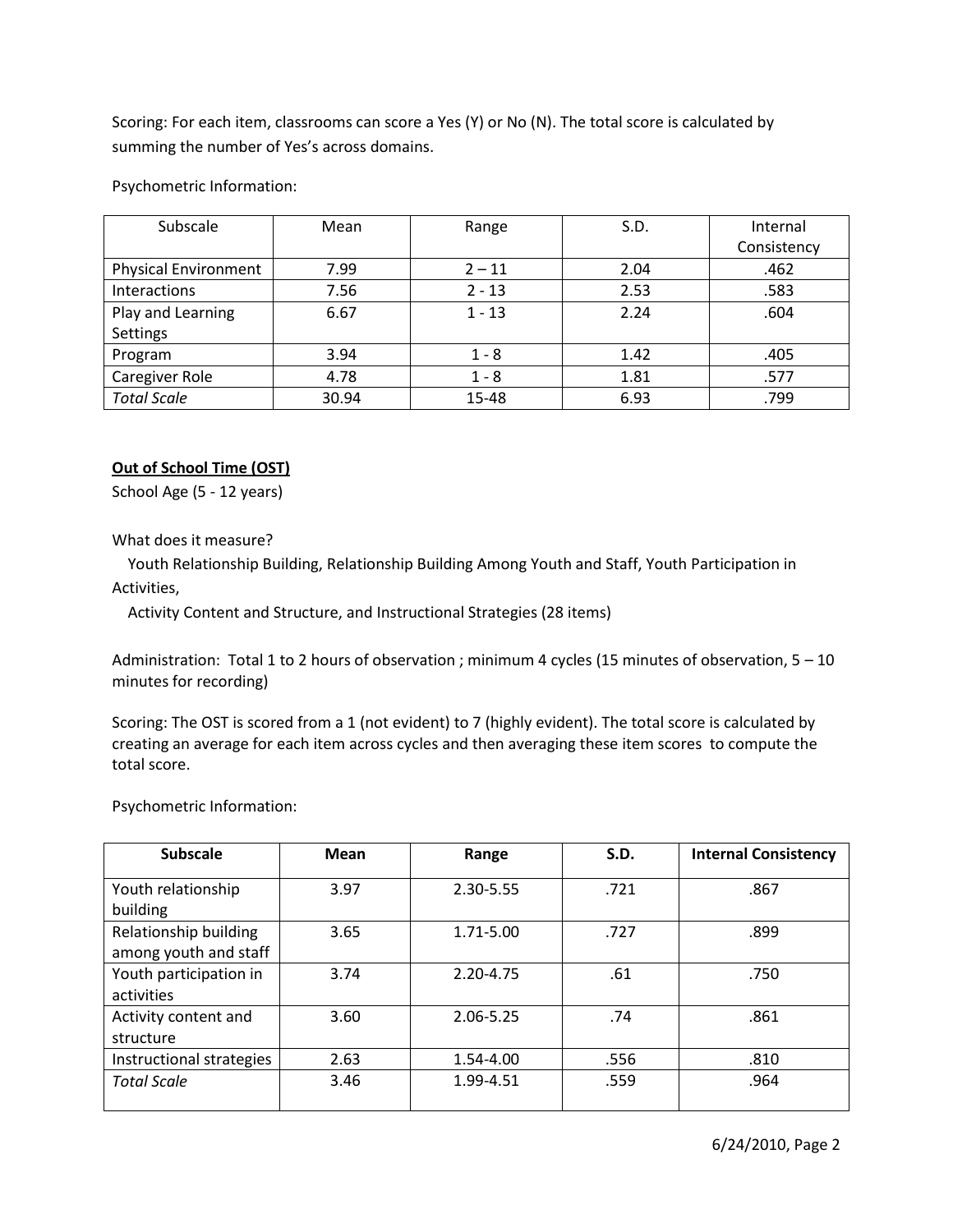### **Classroom Assessment Scoring System**

*Toddlers (15-36 months)\* and preschoolers (3-5 years)*

#### What does it measure?

 Pre-K: Positive Climate, Negative Climate, Teacher Sensitivity, Regard for Student Perspective, Quality of Feedback, Productivity, Instructional Learning Formats, Concept Development, Quality of Feedback, and Language Modeling

 Toddler: Positive Climate, Negative Climate, Teacher Sensitivity, Regard for Child Perspective, Behavior Guidance, Facilitation of Learning and Development, and Language Modeling

Administration: Total 2 hours of observation and recording; minimum 4 cycles (20 minutes of observation, 10 minutes of recording)

Scoring: Each dimension is scored from 1 (low) to 7 (high). There is no total score for the CLASS; domain scores are calculated by averaging the relevant dimensions across the observation cycles.

| <b>Domain</b>                         | Mean | Range         | S.D. | <b>Internal Consistency</b> |
|---------------------------------------|------|---------------|------|-----------------------------|
| Dimension                             |      |               |      | (across cycles)             |
| <b>Emotional Support</b>              | 5.32 | $2.62 - 6.69$ | .87  | .876                        |
| <b>Positive Climate</b>               | 5.31 | $2.25 - 7$    | 1.21 | .865                        |
| Negative Climate*                     | 1.43 | $1 - 5.5$     | .730 | .886                        |
| <b>Teacher Sensitivity</b>            | 4.79 | $2 - 6.5$     | 1.06 | .871                        |
| <b>Regard for Student</b>             | 4.61 | $2 - 6.5$     | 1.01 | .743                        |
| Perspectives                          |      |               |      |                             |
| <b>Classroom Organization</b>         | 4.45 | $1.75 - 6.25$ | 1.01 | .865                        |
| <b>Behavior Management</b>            | 4.92 | $1.75 - 7$    | 1.26 | .899                        |
| Productivity                          | 4.77 | $2 - 6.75$    | .965 | .699                        |
| <b>Instructional Learning Formats</b> | 3.65 | $1 - 5.75$    | 1.17 | .788                        |
| <b>Instructional Support</b>          | 1.64 | $1 - 3.42$    | .56  | .876                        |
| <b>Concept Development</b>            | 1.70 | $1 - 4.25$    | .671 | .723                        |
| <b>Quality of Feedback</b>            | 1.56 | $1 - 3.25$    | .556 | .684                        |
| Language Modeling                     | 1.66 | $1 - 3.50$    | .648 | .782                        |

Psychometric Information: *Preschool*

\*Negative climate is reverse coded for domain mean